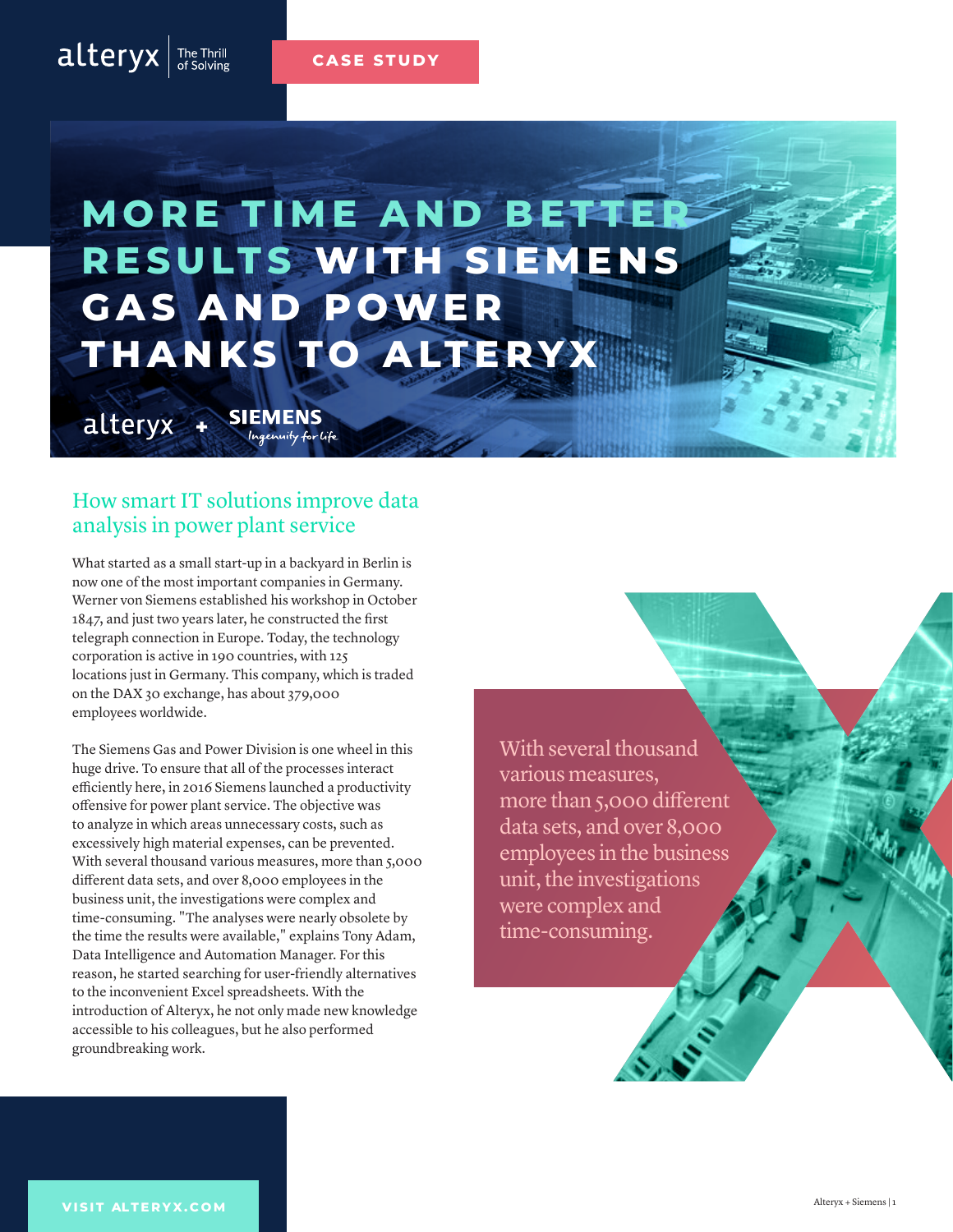

"Alteryx provided automation, so repetitive tasks, such as manually updating the data, are no longer necessary, and the employees can focus more on the analysis."

*— Tony Adam,* **ALTERYX USER SINCE 2017**

> *Data Intelligence and Automation Manager Siemens Gas and Power*

#### Laborious detail work caused outdated information and took a great deal of time

"The data for the unit's productivity offensive comes together here where we work. We collect it in an internal system," explains Tony Adam. "But because we didn't have our own visual interface in the past, we initially created makeshift visualizations with Excel and PowerPoint. Of course, when we did this we quickly noticed that they were, on one hand, much too static, and on the other hand, not transparent enough."

So the first important step was to switch to Tableau to improve the visualization. "This way we were able to display the results of the analysis more dynamically, and users could filter them based on their needs. But the actual problem with the time-consuming and complicated provision of data was still not solved. I still had to program my own macros with VBA code. Particularly problematic was moving from one financial year to another: Because the output format always changed then, every time I had to go into the 3,000 lines of code in order to adjust it. So we had tremendous problems in keeping the data current."

"We also allowed the macros to run just once a week because they were so extensive," says Tony Adam, describing his tiresome work. "Each time it took several hours. In this way, with additional corrections and new run-through phases I lost up to four days of working time per month, and in addition, I was only able to deliver an update just once a week. Not only that, but often this work was in vain. Because the data was updated just once a week, many employees did not even work with it. For them, the data was often simply already outdated and therefore useless."

#### Increased productivity thanks to Alteryx

"The big change came about with Alteryx," continues Tony Adam. "A colleague recommended the self-service software to me, so I wanted to try it out for myself. And I have to say: I love it!" Alteryx provided automation, so repetitive tasks, such as manually updating the data, are no longer necessary, and the employees can focus more on the analysis. In addition to the time saved, Alteryx also improved the quality of the analysis. Because the dashboards are automatically updated in three-hour cycles, the data is never outdated. "Now many more employees work with the data," explains Tony Adam. "While before we were constantly asked about the status of the data and if they could even be used, now my colleagues are using the dashboards all the time and trust them, too. That increases productivity tremendously and sustainably because there is no need to confirm the data two and three times in each instance."